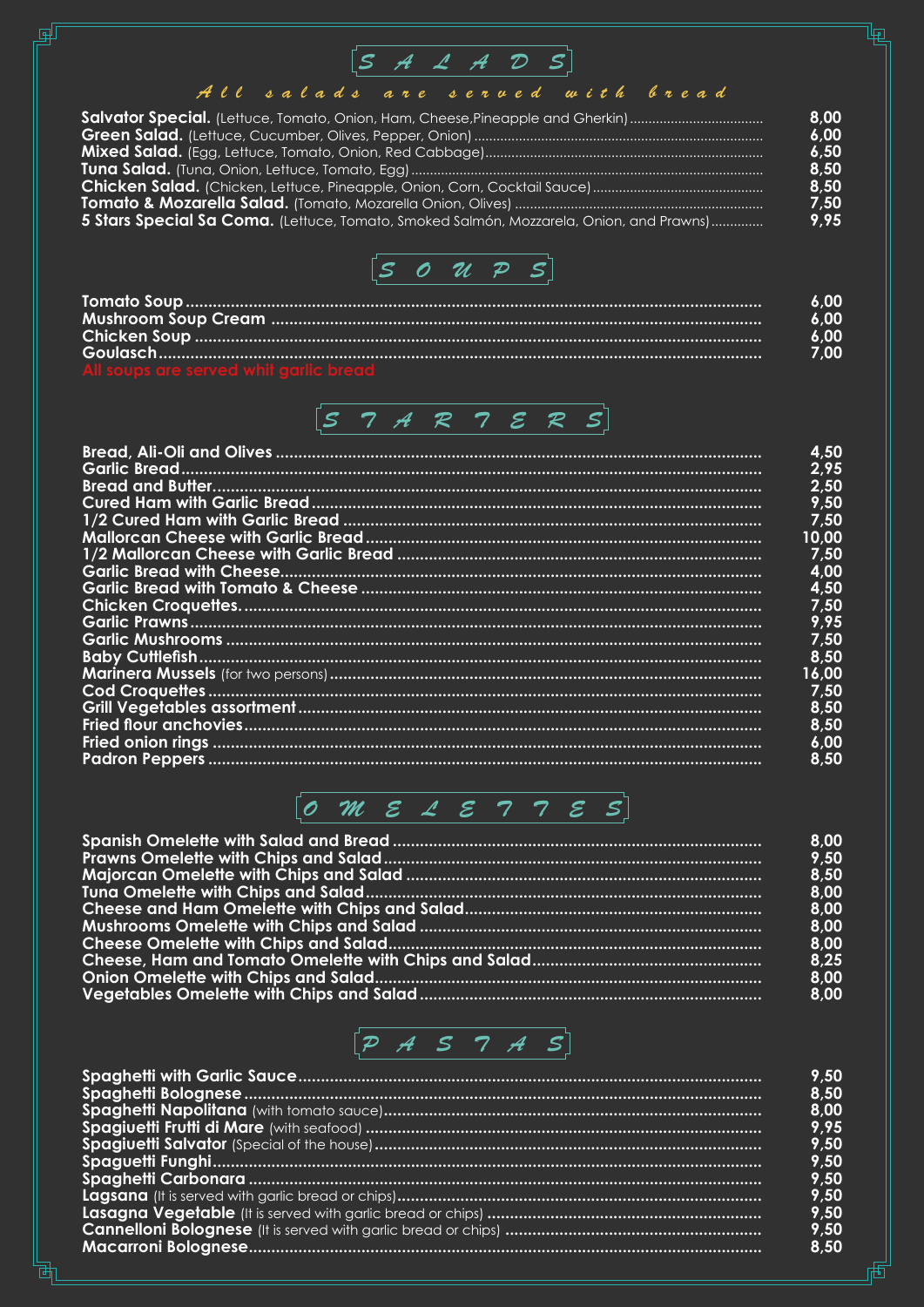

தி

襾

| 8,50  |
|-------|
| 8,50  |
| 8,95  |
| 9,95  |
| 13,50 |
| 13,50 |
| 11,00 |
| 13,95 |
| 9,95  |
| 13,50 |
| 11,00 |
| 11.00 |
| 12,50 |
| 15,95 |
| 18,00 |
| 15,00 |
| 16,50 |
| 18,50 |
| 19,00 |
| 19,50 |
| 14,00 |
| 19,00 |
| 16,00 |
| 14,50 |
| 9,95  |
| 9,95  |
| 9,95  |
| 13,50 |
| 11,00 |
| 13,50 |
| 12,50 |
| 12,50 |
| 12,50 |
| 13,50 |
| 10,50 |
| 10,95 |
| 12,50 |
| 12,50 |
| 2,50  |
|       |



| 13,00 |
|-------|
| 14,25 |
| 13,00 |
| 14,25 |
| 12,50 |
| 12,50 |
| 16,50 |
| 17,00 |
| 13,00 |
| 9,95  |
| 9,95  |
| 13,50 |
| 25,00 |
| 12,95 |
| 11.50 |
|       |



|                                                                                        | 13.75 |
|----------------------------------------------------------------------------------------|-------|
| <u>「VALENCIANA</u> PAELLA (with chicken) (for person) …………………………………………………………………………………… | 13.75 |
|                                                                                        | 15.50 |
|                                                                                        | 14.50 |

.<br>R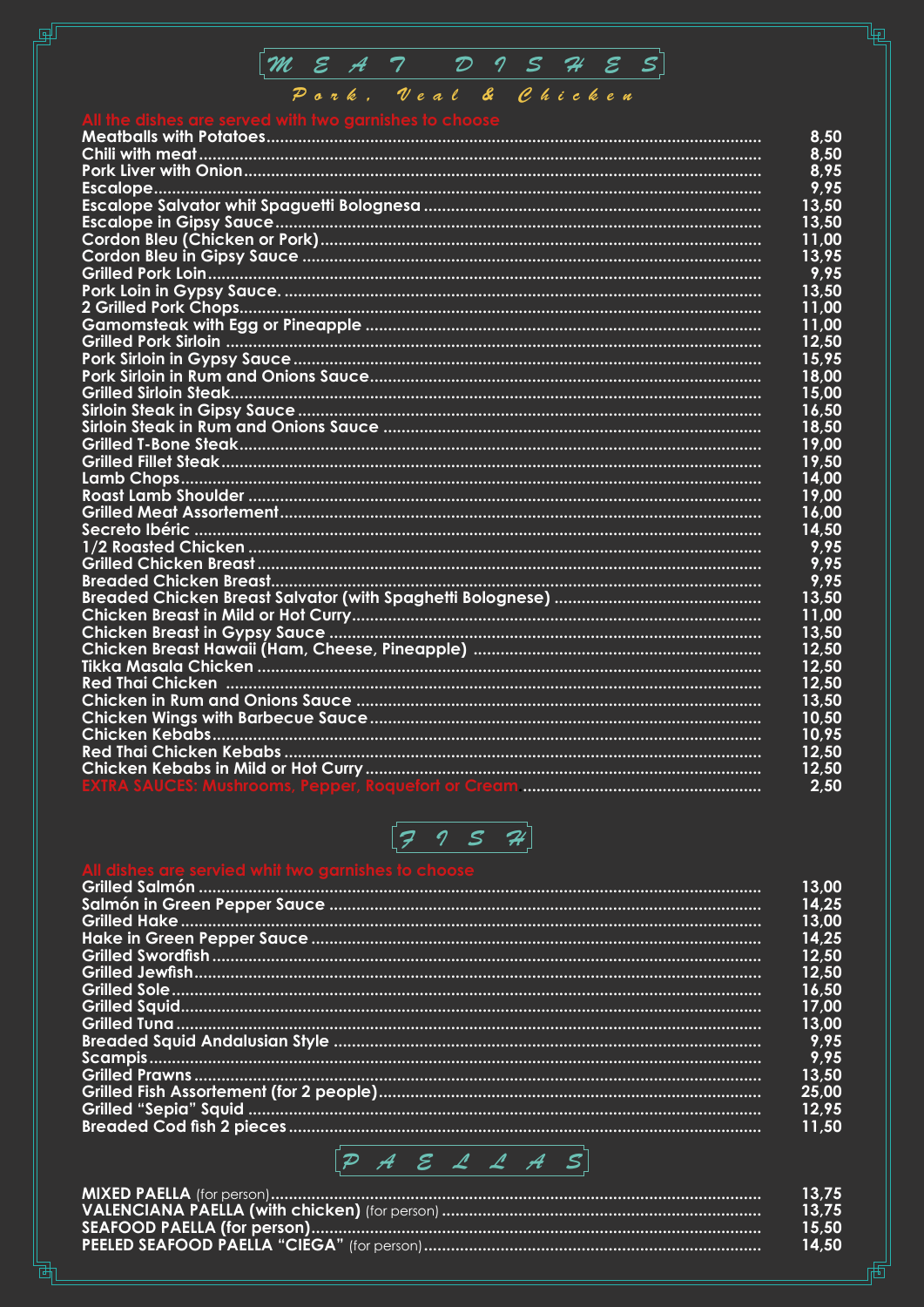# *PIZZAS*

தி

勯

|                                                                                                                                                                   | 8,00 | 9,75  |
|-------------------------------------------------------------------------------------------------------------------------------------------------------------------|------|-------|
| (Tomato, Mozzarella, Bolognese and Orégano)                                                                                                                       | 8,00 | 9,75  |
| (Tomato, Mozzarella, Bolognese, Orégano and Hot Sauce)                                                                                                            | 8,00 | 9,25  |
| (Tomato, Mozzarella, Ham, Pineapple and Orégano)                                                                                                                  | 8,00 | 9,50  |
| (Tomato, Mozzarella, Ham, Mushrooms, Pineapple and Orégano)                                                                                                       | 8,25 | 9,75  |
| (Tomato, Mozzarella, Mushrooms, Artichoke, Red Pepper, Ham and Orégano)                                                                                           | 7,75 | 9,25  |
| (Tomato, Mozzarella, Onion and Orégano)                                                                                                                           | 8,00 | 9,50  |
| (Tomato, Mozzarella, Chicken and Orégano)                                                                                                                         | 8,00 | 9,75  |
| (Bacon, Barbecue Sauce and Onion)                                                                                                                                 | 8,00 | 9,50  |
| (Tomato, Mozzarella, Bacon and Orégano)                                                                                                                           | 8,00 | 9,25  |
| (Tomato, Mozzarella, Ham and Orégano)                                                                                                                             | 8,00 | 9,50  |
| (Tomato, Mozzarella, Sobrasada and Orégano)                                                                                                                       | 8,00 | 9,25  |
| (Tomato, Mozzarella, Salami and Orégano)                                                                                                                          | 8,00 | 9,25  |
| (Tomato, Mozzarella, Pepperoni, Mushrooms and Orégano)                                                                                                            | 8,00 | 9,25  |
| (Tomato, Mozzarella, Sausage and Orégano)                                                                                                                         | 8,00 | 9,50  |
| (Tomato, Mozzarella, Bacon, Frankfurt Sausage and Orégano)                                                                                                        | 8,00 | 9,25  |
| (Tomato, Mozzarella, Ham, Mushrooms and Orégano)                                                                                                                  | 8,00 | 9,25  |
| (Tomato, Mozzarella, Mushrooms and Orégano)                                                                                                                       |      |       |
| (Cream, Bacon, Parmesan, Egg)                                                                                                                                     | 8,00 | 9,50  |
| (Tomato, Mozzarella, Bacon, Corn, Onion and Orégano)                                                                                                              | 8,00 | 9,50  |
| (Tomato, Mozzarella, Red Pepper, Ham, Egg and Orégano)                                                                                                            | 8,00 | 9,50  |
| (Tomato, Mozzarella, Garlic and Orégano)                                                                                                                          | 8,00 | 9,25  |
| (Tomato, Mozzarella, Tuna, Onion and Orégano)                                                                                                                     | 8,00 | 9,50  |
| (Tomato, Mozzarella and Orégano)                                                                                                                                  | 7,00 | 8,00  |
| (Tomato, Mozzarella, Seafood and Orégano)                                                                                                                         | 8,50 | 9,95  |
| (Tomato, Mozzarella, Asparagus, Artichoke, Mushrooms, Egg, Orégano)                                                                                               | 8,00 | 9,50  |
| (Tomato, Mozzarella, Salami, Tuna, Onion and Orégano)                                                                                                             | 8,00 | 9,50  |
| (Tomato, Mozzarella, Orégano, Mac Daner, Edan, Roquefort)                                                                                                         | 8,00 | 9,50  |
| (Tomato, Mozzarella, Red Peppers, Green Peppers and Orégano)                                                                                                      | 8,00 | 9,75  |
| (Tomato, Mozzarella, Anchovies, Olives and Orégano)                                                                                                               | 8,00 | 9,50  |
| (Tomato, Mozzarella, Tuna, Onion, Red Pepper, Serrano Ham, Artichoke and Orégano)                                                                                 | 8,50 | 9,50  |
| (Tomato, Mozzarella, Tuna, Prawns and Orégano)                                                                                                                    | 8,50 | 10,50 |
|                                                                                                                                                                   | 8,50 | 10,95 |
| (Tomato, Mozzarella, Smoked Salmón, Prawns and Pineapple)                                                                                                         | 8,00 | 9,50  |
| (Tomato, Mozzarella, Ham, Mushrooms, Salami and Egg                                                                                                               | 8,00 | 9,25  |
| (Tomato, Mozzarella, Pineapple, Onion and Serrano Ham)                                                                                                            |      | 9,50  |
| (Mozzarella, Tomato, Mushrooms, York Ham)<br><u> 1989 - Johann Stoff, deutscher Stoff, der Stoff, deutscher Stoff, der Stoff, der Stoff, der Stoff, der Stoff</u> |      |       |

盾

囤